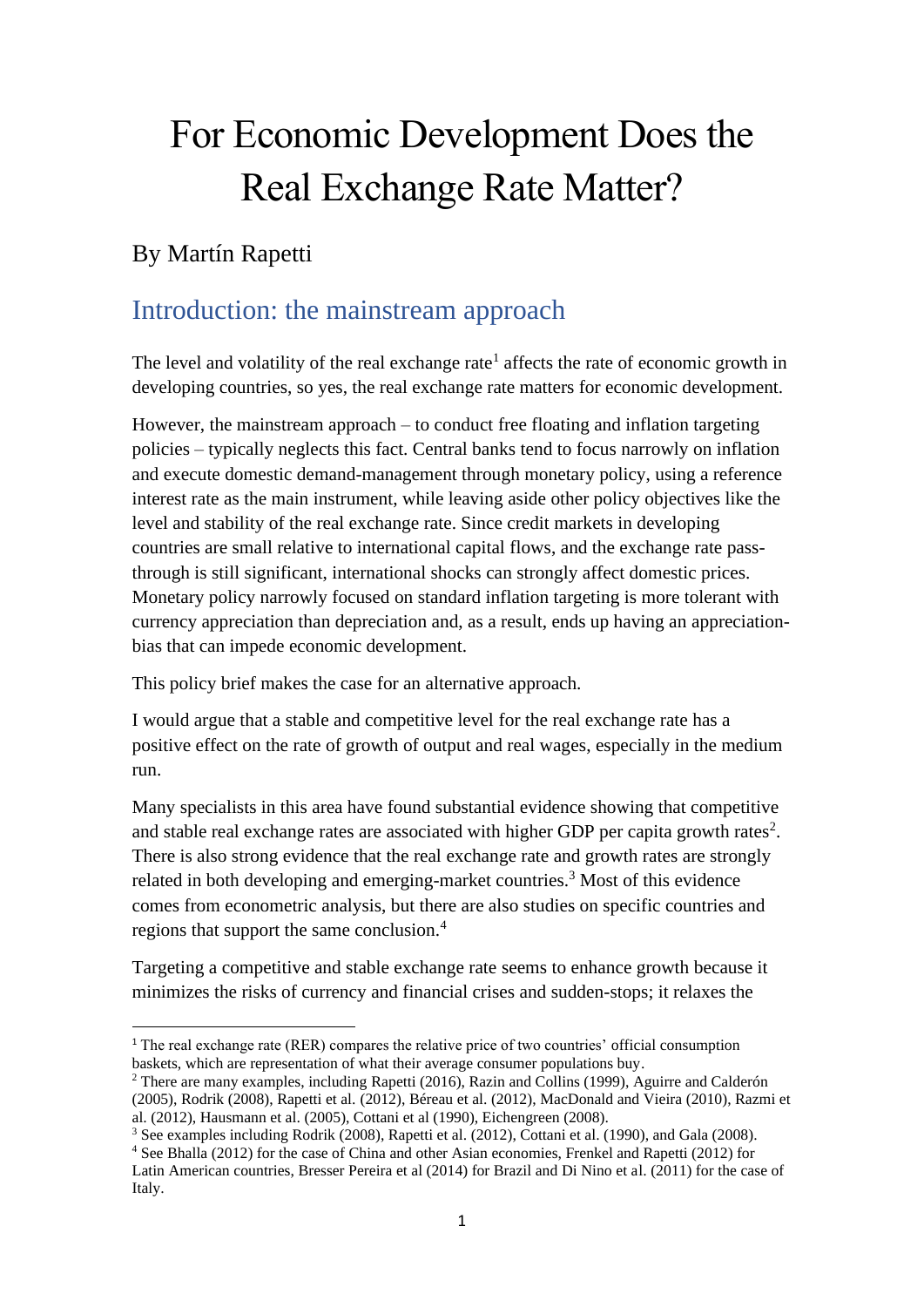foreign exchange constraint on sustained economic growth; and more importantly, it stimulates modern tradable activities that are key for economic development.

# An alternative approach

Attaining the standard macro-policy objectives − inflation and employment − is a complex endeavor in itself. The proposed alternative approach is more complex because it requires the coordination of monetary, fiscal, exchange rate, and income policies. Exchange rate policy must be conducted in order to signal a stable trajectory for the real exchange rate, which in a managed floating regime is compatible with day-to-day nominal exchange rate volatility. In the context of capital mobility, an active exchange rate policy limits the ability of monetary policy to manage the pace of aggregate demand.

This does not mean that monetary policy is passive, but rather that it is not completely independent. For this reason, in a consistent macroeconomic framework, fiscal and income policies should have roles in managing aggregate demand and achieving price stability. This is a key difference to the standard inflation-targeting policy in which monetary policy carries virtually the whole burden of managing the pace of aggregate demand and price stability.

Under a stable and competitive real exchange rate policy framework, both monetary and exchange rate policies are active. Their near-simultaneous conduct requires sterilized interventions<sup>5</sup> and capital controls. Because domestic and foreign assets are imperfect substitutes, sterilized foreign exchange interventions are effective to simultaneously manage both the nominal exchange rate and the interest rate.

These interventions can be thought of as two instruments implemented sequentially. First, intervention in the foreign exchange markets is used to set the exchange rate to the desired level. Then, sterilization is used to absorb the excess liquidity created in the first step and thus to maintain the interest rate in the desired level.

A potential concern is whether these interventions are sustainable over time, because of the possibility that they could create explosive quasi-fiscal cost dynamics. However, in a context in which the domestic interest rate is low enough, buying sterilized interventions is effective and sustainable.

The degree to which we can coordinate monetary and exchange rate policies via sterilized interventions depends on the magnitude of capital inflows. Capital controls can be used to make these interventions more effective, especially when inflows are large. Several countries have had successful experiences with capital controls, with reduced short-term inflows and lower exchange rate volatility. Many scholars have highlighted the benefits of capital management techniques for macroeconomic management, especially in developing countries (Gallagher et al., 2012). Even the IMF,

<sup>&</sup>lt;sup>5</sup> A "sterilized intervention" is "the purchase or sale of foreign currency by a central bank to influence the exchange value of the domestic currency, without changing the monetary base." [https://www.investopedia.com/terms/s/sterilizedintervention.asp.](https://www.investopedia.com/terms/s/sterilizedintervention.asp)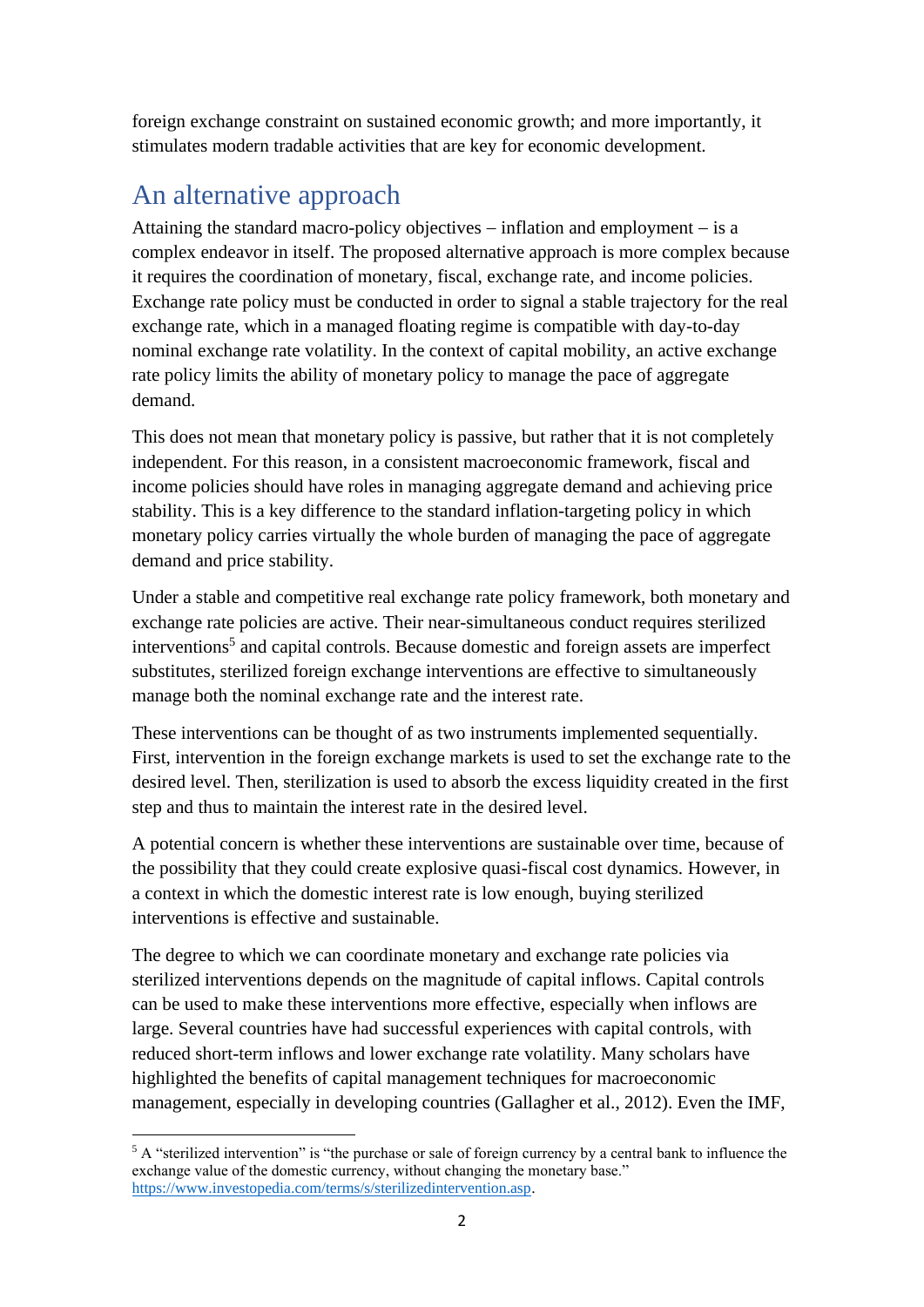which had fiercely opposed them in the past, now sees a role for them in the macroeconomic policy toolkit (IMF, 2010).

Managing aggregate demand under this framework also requires the coordination of exchange rate, monetary, capital account and fiscal policies. If correctly coordinated, macroeconomic policy can properly respond to shocks and manage aggregate demand to attain internal equilibrium. It is important to bear in mind, however, that this approach can have an inflationary bias, even if macroeconomic policy is adequately coordinated.

A competitive or undervalued real exchange rate implies that real wages, or, more specifically, wages in terms of tradable prices, are lower than they would be if the real exchange rate were at equilibrium. Thus, even if aggregate demand is not generating inflationary pressures in the goods markets (demand-push inflation), inflation may still accelerate due to wage inflation pressures that arise from workers' perception that wages are too low (cost-push inflation). Wage aspirations are not only influenced by the degree of unemployment but also by history and the social norms and institutions of each country. Thus, keeping a real exchange rate competitive beyond the short run may ultimately depend on developing some instrument that makes workers' wage aspirations compatible with the modern tradable sector's profitability.

Authorities would need to convince workers and their leaders that their cooperation in terms of prudent wage aspirations are beneficial, not only for modern tradable activities, but also for workers themselves. This is because, with proper cooperation, real wages would be higher in the medium run. Governments and firms, in turn, should provide benefits and incentives for workers' cooperation. Social pacts or agreements between governments, firms and workers that link real wages to productivity in key tradable activities, on the one hand, and welfare and sound working conditions schemes, on the other hand, may be the key elements for this development strategy to succeed.

#### Possible instruments

One key question that arises is: what is the underlying mechanism explaining why undervalued real exchange rate levels would favor economic growth and overvalued levels would hurt economic growth? Two main approaches can be seen in the expert literature.

One takes off from the observation that  $-$  in many cases  $-$  growth accelerates with an increase of investment and a simultaneous improvement in the current account of the balance of payments. How does this relate to the link observed in the literature between real exchange rate and growth? The likely explanation is that a higher real exchange rate level improves exports and reduces imports in the country's domestic economy.

The improvement in the trade balance implies a reduction in the need for foreign finance and also a build-up of foreign reserves at the central bank. Higher stocks,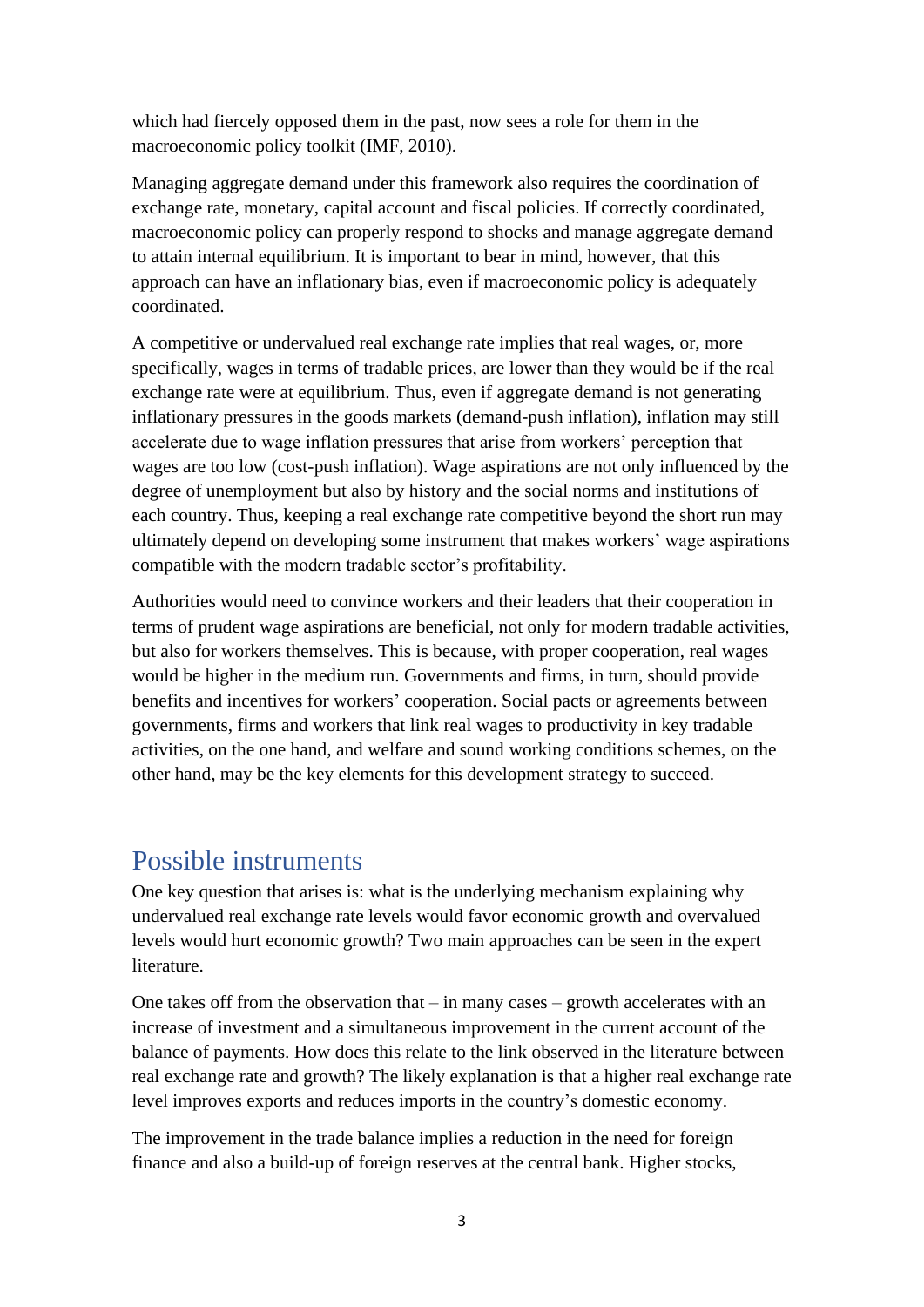foreign assets, and improved current accounts (higher surpluses or lower deficits) reduce the economy's vulnerability to sudden stops in capital inflows and the resultant crises. The conclusion is that a sound macroeconomic environment and reduced volatility favors capital accumulation − i.e., investment − and growth.

The imperfections in international capital markets that strongly affect emerging-market and developing countries – sudden stops of capital flows and boom-and-bust cycles − can jeopardize their pace of economic performance. Consequently, these countries need to establish safe linkages with international markets to minimize their reliance on foreign savings. A stable and competitive real exchange rate level is therefore an important instrument for macro-prudential policy.

The second issue to consider is the key role that tradable activities play in the process of economic development. Economic development is a process characterized by a rapid and intense structural transformation from lower-productivity to higher-productivity sectors with exporting potential. These activities have usually been associated with manufactures, but they also encompass some "tradable" services (e.g., software) and knowledge-intensive agricultural activities or the bio-economy. Consider three broad elements:

- 1. Tradable activities are intrinsically very productive and prone to innovation because they are subject to international trade and competition.
- 2. The reallocation of (current and future) resources from traditional activities to high-productivity tradable activities —i.e. structural change— accelerates GDP per capita growth.
- 3. Investment in these activities depends on their profitability, which in turn depends on the level and volatility of the real exchange rate. A sufficiently high and stable level of this key variable is an instrument that compensates for domestic market failures (including lack of adequate infrastructure and logistics) and favors sustained capital accumulation.

Recently, research in this matter has motivated further study of the association between the real exchange rate and tradable sector development: a transitory currency undervaluation may spur a virtuous dynamic of investment in tradable sectors and growth acceleration (Rodrik, 2008; Rapetti, 2013; Korinek and Serven, 2016). A key advantage of this activity is the presence of positive effects on the rest of the economy related to employment, higher wages and job quality. Therefore, policies reallocating resources to export industries − like a competitive level of real exchange rate − promote higher growth and can be seen as an effective instrument of industrial policy.

# Conclusion

Both the availability of compelling explanations and significant evidence should encourage belief in the ability for stable and competitive real exchange rate levels to favor economic growth in developing countries. The potential benefits associated with a policy targeting a stable and competitive real exchange rate are many. On the one hand,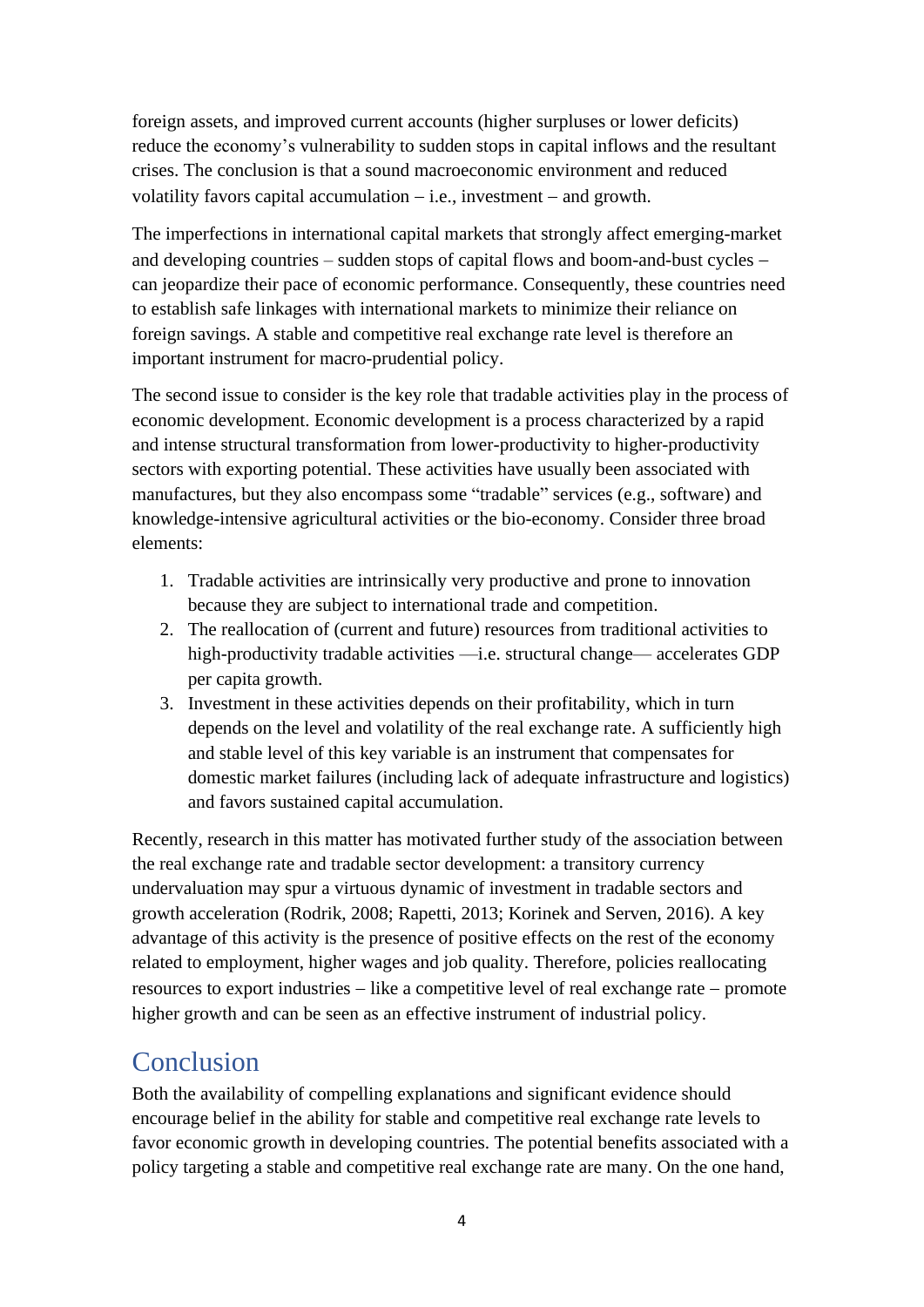by accelerating economic growth, such a policy supports a sustained generation of decent and productive jobs. This is given by the fact that the competitive exchange rate also impacts on the composition of GDP growth and − through it − employment. Since it enhances the profitability of labor-intensive tradable activities, this policy leads to more labor-intensive economic growth. On the other hand, from a macro-prudential perspective, a stable and competitive real exchange rate promotes financial stability through foreign asset accumulation that protects emerging economies from international capital market failures. It should therefore be in the toolkit and policy recommendations of the international financial institutions.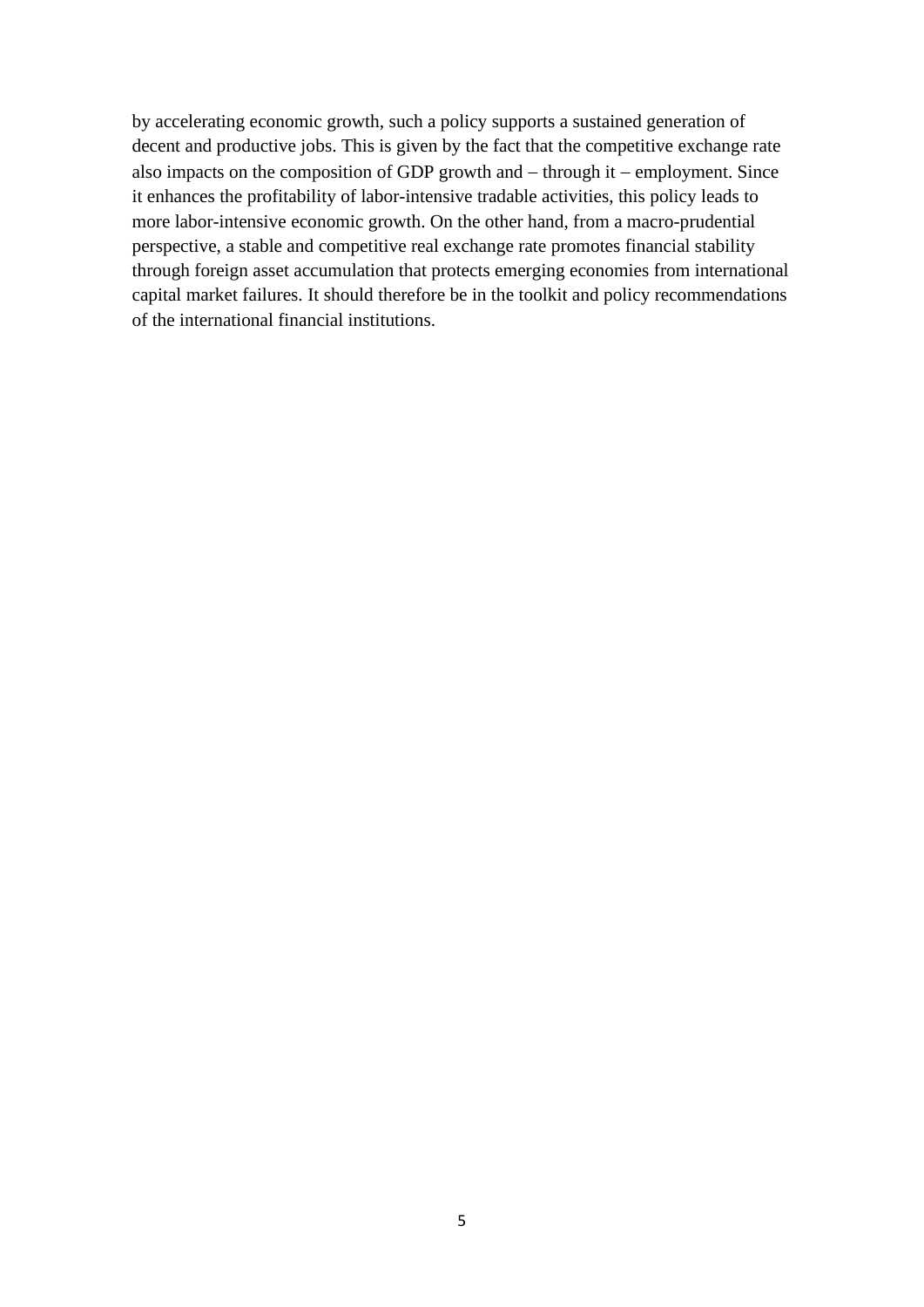#### **References**

- Aguirre, A., & Calderón, C. (2005). *Real exchange rate misalignments and economic performance.* Documentos de Trabajo (Banco Central de Chile), (315), 1–49.
- Béreau, S., Villavicencio, A. L., & Mignon, V. (2012). *Currency misalignments and growth: a new look using nonlinear panel data methods*. Applied Economics, 44(27), 3503–3511.
- Bhalla, S. S. (2012). *Devaluing to prosperity: misaligned currencies and their growth consequence*. Peterson Institute.
- Bresser-Pereira, L. C., Oreiro, J. L., & Marconi, N. (2014). *Developmental Macroeconomics: new developmentalism as a growth strategy.* Routledge.
- Cottani, J. A., Cavallo, D. F., & Khan, M. S. (1990). *Real exchange rate behavior and economic performance in LDCs.* Economic Development and Cultural Change, 39(1), 61–76.
- Di Nino, V., Eichengreen, B., & Sbracia, M. (2011). *Real Exchange Rates, Trade, and Growth: Italy 1861-2011.* Bank of Italy Economic History Working Paper, (10).
- Eichengreen, B. (2008). *The real exchange rate and economic growth.* Social and Economic Studies, 7–20.
- Frenkel, R., & Rapetti, M. (2012). *Exchange rate regimes in the major Latin American countries since the 1950s: lessons from history*. Revista de Historia Económica-Journal of Iberian and Latin American Economic History, 30(1), 157–188.
- Gala, P. (2008). *Real exchange rate levels and economic development: theoretical analysis and econometric evidence.* Cambridge Journal of Economics, 32(2), 273–288.
- Gallagher, K., Griffith‐Jones, S., & Ocampo, J. (2012). *Regulating global capital flows for long-run development*. Pardee Center Task Force Report, Boston, Mass., Fredrick S. Pardee Center for the Study of the Longer Range Future.
- Hausmann, R., Panizza, U., & Rigobon, R. (2005). *The long-run volatility puzzle of the real exchange rate.* Journal of International Money and Finance, 25(1), 93–124.
- Korinek, A., & Serven, L. (2016). *Undervaluation through foreign reserve accumulation: Static losses, dynamic gains*. Journal of International Money and Finance, 64, 104–136.
- MacDonald, R., & Vieira, F. V. (2010). *A panel data investigation of real exchange rate misalignment and growth.*
- Ostry, J. D., Ghosh, A. R., Habermeier, K., Chamon, M., Qureshi, M. S., & Reinhardt, D. (2010). *Capital inflows: The role of controls*. IMF Staff Position Note. International Monetary Fund, Washington, DC.
- Rapetti, Martín. (2013). *Macroeconomic Policy Coordination in a Competitive Real Exchange Rate Strategy for Development.* Journal of Globalization and Development, Vol. 3, p. 1. https://doi.org/10.1515/jgd-2012-0009
- Rapetti, Martín. (2016). *The Real Exchange Rate and Economic Growth: A Survey.* Working Paper-Mimeo.